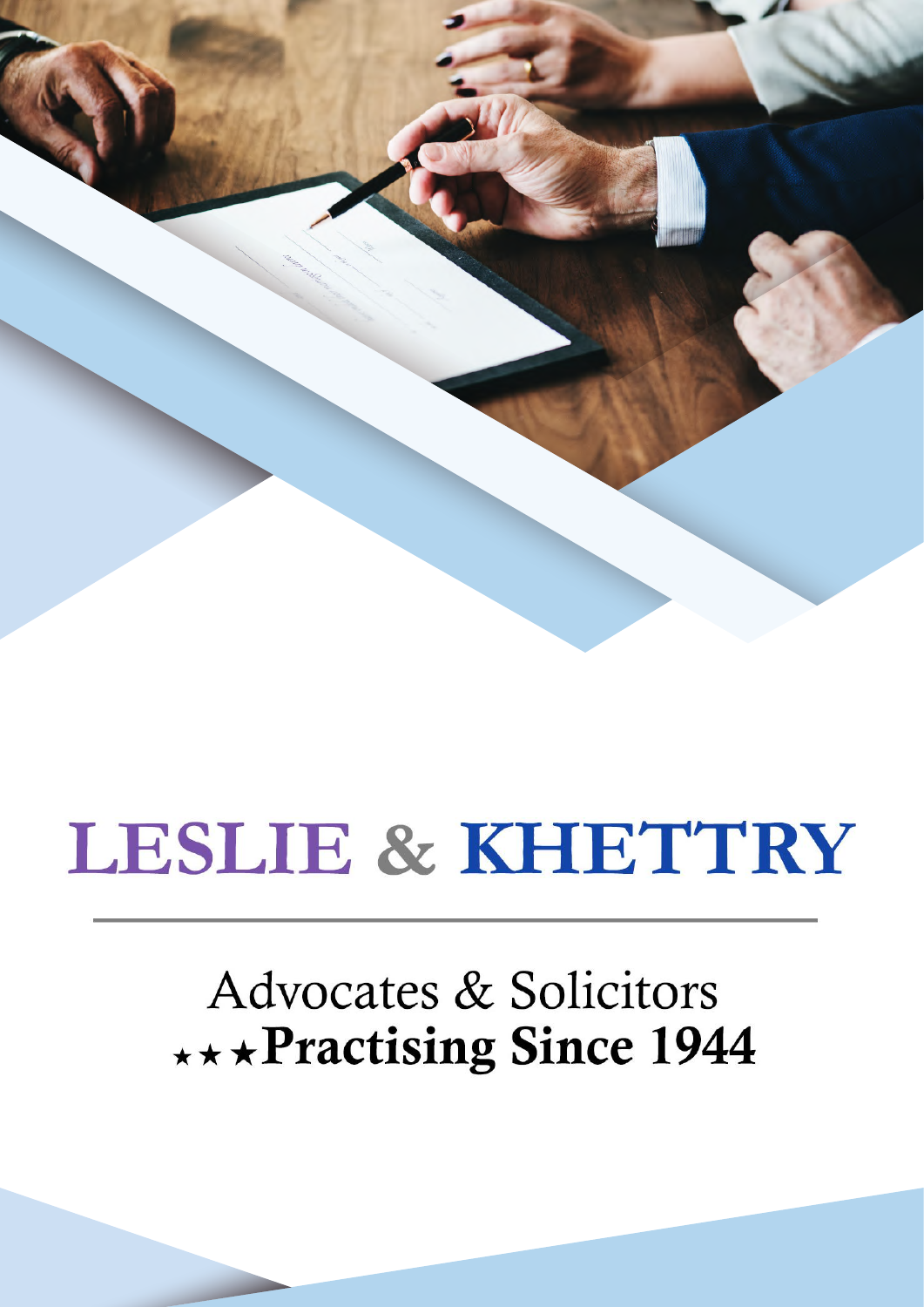#### Advocates & Solicitors \*\*\* Practising Since 1944

# THE FIRM

Leslie & Khettry ("the Firm") was established by Late Sreenath Dass Khettry in 1944 in Calcutta (West Bengal, India). Late Sreenath Dass Khettry was a renowned solicitor of Calcutta in his time. He was the legal consultant of choice for industrialists, tea estate owners, shipping industry and merchants of the then-booming jute market in Calcutta. He was also a notary appointed by the Archbishop of Canterbury, Church of England. Late A. A. Leslie, a renowned English solicitor was also associated with the Firm and practised in Calcutta until 1965.

The Firm is registered with the Original Side of Hon'ble Calcutta High Court. The Firm has served an illustrious list of clients that includes listed companies (in infrastructure, FMCG, jewellery and tobacco sector), banks, public sector undertakings, insurance companies, foreign law firms, governmental authorities, embassies / consulates, engineering concerns, tea estates, real estate developers, public and private trusts, jute mills, industrialists, small and medium enterprises, high net worth individuals, among others.

The Firm is ISO 9001:2015 and ISO / IEC 27001:2013 certified in relation to legal services. Working out of its two principal offices - in Kolkata and New Delhi, the Firm services clients pan India through its associates across cities.

## PHILOSOPHY & APPROACH

The Firm's core philosophy is to provide the best solution in its areas of practice given the client's requirements and facts. The Firm believes in prompt response and always keeping the client updated whilst maintaining highest standards of professionalism and ethics, doing thorough research, analysis, and diligence in handling issues.

The Firm has a result driven approach with a sharp focus on issues that are significant for the client. Committed to the needs of the clients, the Firm provides clear, pragmatic and actionable solutions to their complex legal challenges.

## TEAM & REACH

The Team at the Firm has a wide range of background and experience which helps in holistic thinking and delivering quality solutions. The team has worked across practices, industries and jurisdictions.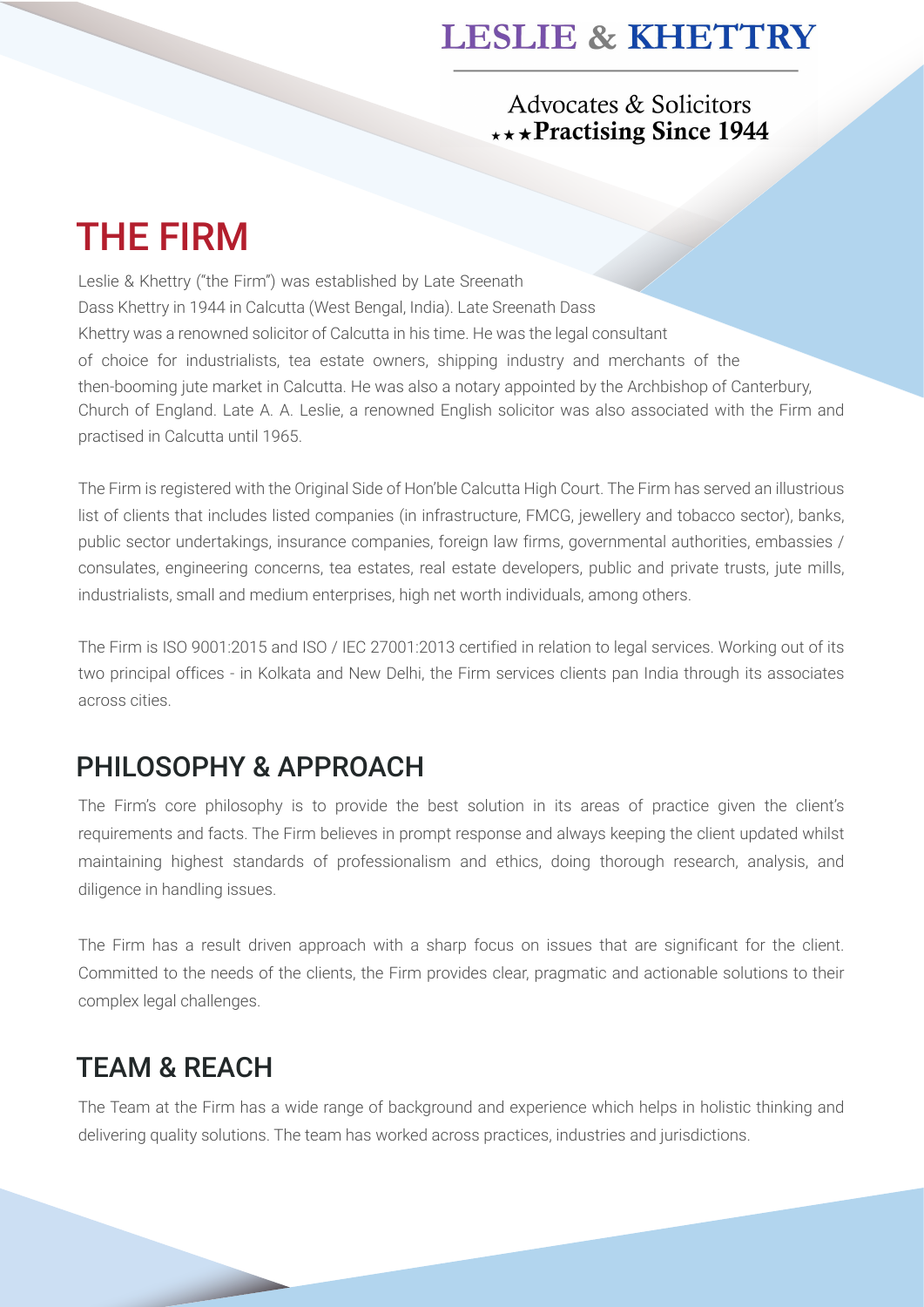#### Advocates & Solicitors \*\*\* Practising Since 1944

# CORE TEAM

### Debashis Khettry

**Principal** +91 9331841785 / +91 9811880121 debashis@leslieandkhettry.com



Mr. Debashis Khettry has been an integral part of the Firm since the age of 17. He was formally inducted in 1983 after his enrolment at the bar.

With about 40 years of extensive experience, Mr. Khettry's areas of practice include corporate law; disputes resolution – litigation, arbitration, mediation; commercial contracts; property law; maritime law; trusts; taxation; and estate planning.

Mr. Khettry has been instrumental in resolving many corporate and

long-standing business family disputes. He has advised on taxation issues in relation to complex business structures. He has also advised in many corporate takeovers across various sectors and successful revival of sick companies. In addition, he has been appointed as the Special Officer by the Hon'ble Calcutta High Court in numerous instances.

He is an advocate-on-record of the Hon'ble Supreme Court of India and an arbitrator registered with the Indian Council of Arbitration (a leading arbitral institution under the initiatives of the Government of India and FICCI). He is also a principal member of the Mediation and Conciliation Network, a global conflict management and resolution organization.

He is a founding member and life trustee of the Supreme Court Advocates-on-Record Welfare Trust (a public charitable trust for the welfare of advocates of the Hon'ble Supreme Court of India).

An alumnus of St. Xavier's, Calcutta (gold medallist), he is also involved in pro-bono initiatives and supporting organisations including an eye hospital in Chennai.

His personal interest includes gaining knowledge of world cultures and historical events.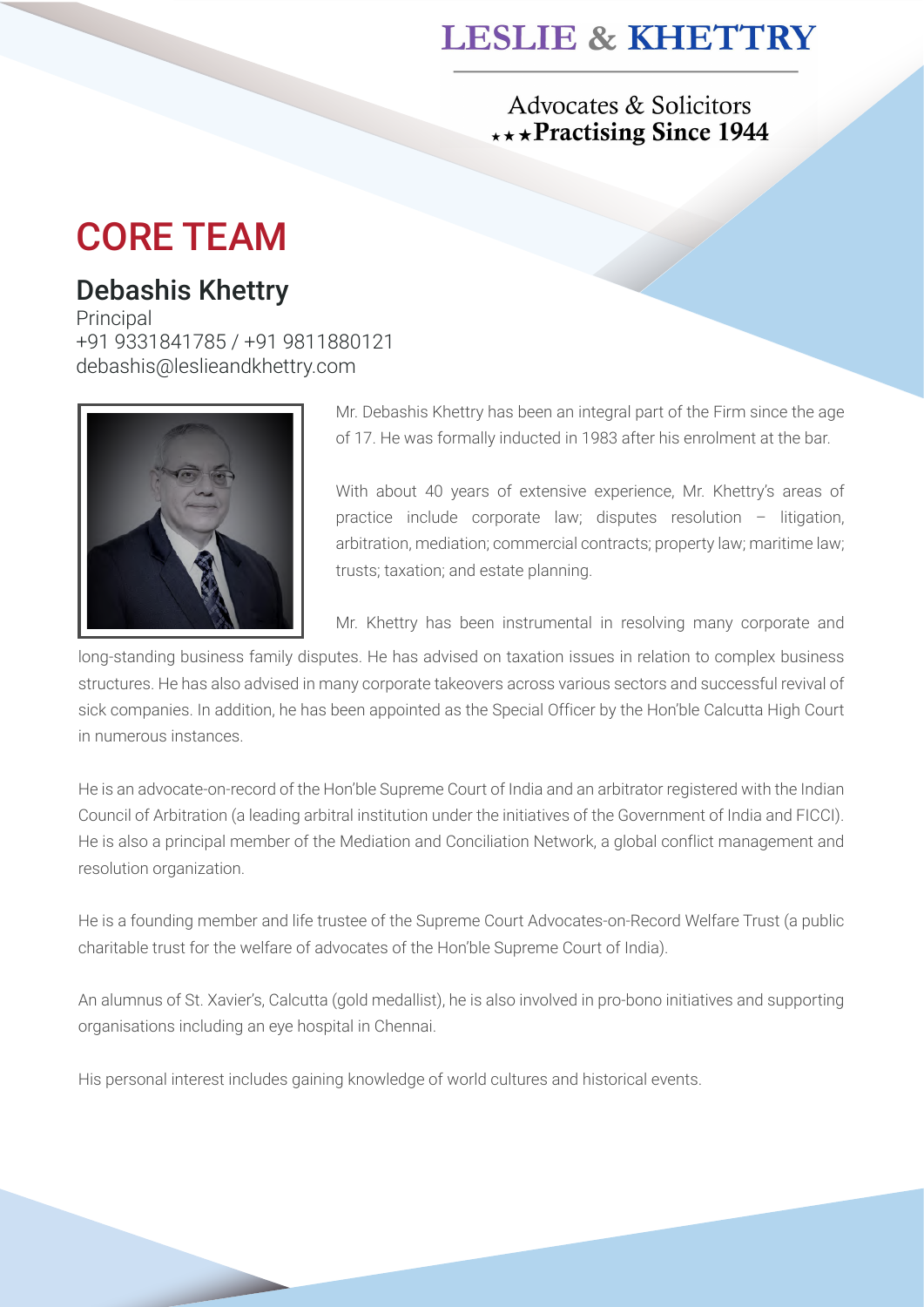Advocates & Solicitors \*\*\*Practising Since 1944

### Debanshu Khettry

Principal Associate +91 9831080614 debanshu@leslieandkhettry.com



Debanshu Khettry is a fourth-generation lawyer. At the Firm, he focusses on corporate law, commercial contracts, corporate finance and banking law, securities law, property law, and legal due diligence.

Debanshu has catered to international clients looking to do business or having business in India through his association with a reputed and one of the best law firms in New Delhi. He has assisted in negotiation and documentation of various inbound investments in India. He has experience in legal due diligence of businesses in various sectors

including infrastructure, e-commerce, FMCG, biotechnology, and education. In addition, he regularly advises corporates, sporting bodies, and individuals on issues relating to commercial law and property law.

He attained LLM with distinction from University College London. He graduated from National University of Juridical Sciences, Kolkata (gold medallist).

He gained wide experience through over a dozen internships in some of the biggest law firms in India; judges of Hon'ble Supreme Court of India and Hon'ble Delhi High Court; eminent lawyers and Members of Parliament; office of additional solicitor general and NGOs. His contribution in all these places was highly appreciated.

Debanshu co-founded P-PIL, with Dr. (Prof.) Shamnad Basheer, to promote practical advocacy among law students. His extensive empirical research on the constitutionality of a statutory tribunal in India was endorsed by a former High Court Judge. He is a founding member of IDIA (established to promote diversity in law schools by training the deprived) where his co-authored policy paper was accepted by the CLAT Committee. His other initiatives include being the founding executive editor of Journal of Telecommunication and Broadcasting Law (first of its kind refereed journal); co-founder of SILC (India's first standard legal citation system); and co-founder of Lawctopus (a leading website for law students).

His articles have been published in refereed international journals and his research has been cited in various books and articles. He also takes a keen interest in developments in the financial markets.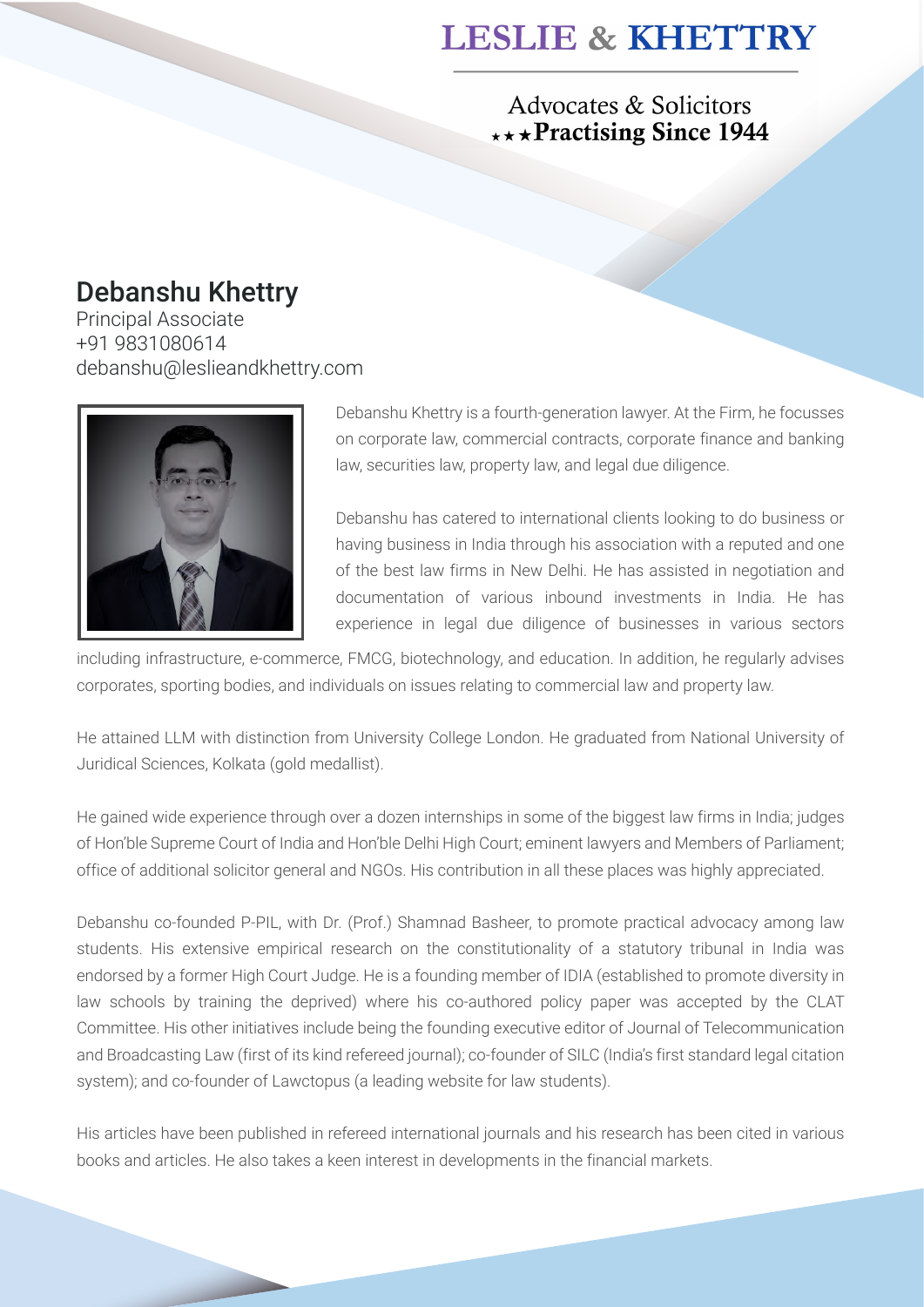#### Advocates & Solicitors \*\*\* Practising Since 1944

# PRACTICE AREAS

#### Admiralty, Shipping and Maritime

- Company Incorporation
- Contracts
- Sale and Purchase
- Ship Arrest or Release
- Claims
- Maritime Arbitration •
- Other Disputes

#### Arbitration / Alternate Dispute Resolution

- Mediation
- Conciliation
- Negotiation

#### Banking, Finance and Capital Market

- Asset based Lending
- Asset Recovery
- Corporate Finance
- Debt Financing
- Insolvency and Bankruptcy
- Leveraged Leasing
- Private Equity
- Project Finance
- Real Estate Lending
- Securities
- Strategic Advisory
- Syndicated Loans
- Synthetic Leases
- Term Loans, Revolving Loans and Letter of Credit Facilities
- Venture Capital

#### Corporate, Commercial and Contracts

- Business Structuring and Incorporation Documentation
- Commercial Contracts •
- Corporate Governance •
- Corporate Recovery •
- Dissolution
- Due Diligence
- Franchising
- General Corporate •
- Government Contracts •
- Joint Ventures and Technical Collaborations •
- Mergers and Acquisitions •
- Restructuring
- SSA, SHA and SPA
- Technology Transfer and Licensing •
- Other

#### Dispute Resolution

- Civil Litigation
- Commercial Litigations and Settlements •
- Employment Disputes •
- Insolvency and Bankruptcy
- Intellectual Property Litigation
- Product Liability and Consumer Litigation
- Real Estate / Property Litigation
- Securities Litigation
- Tax Litigation